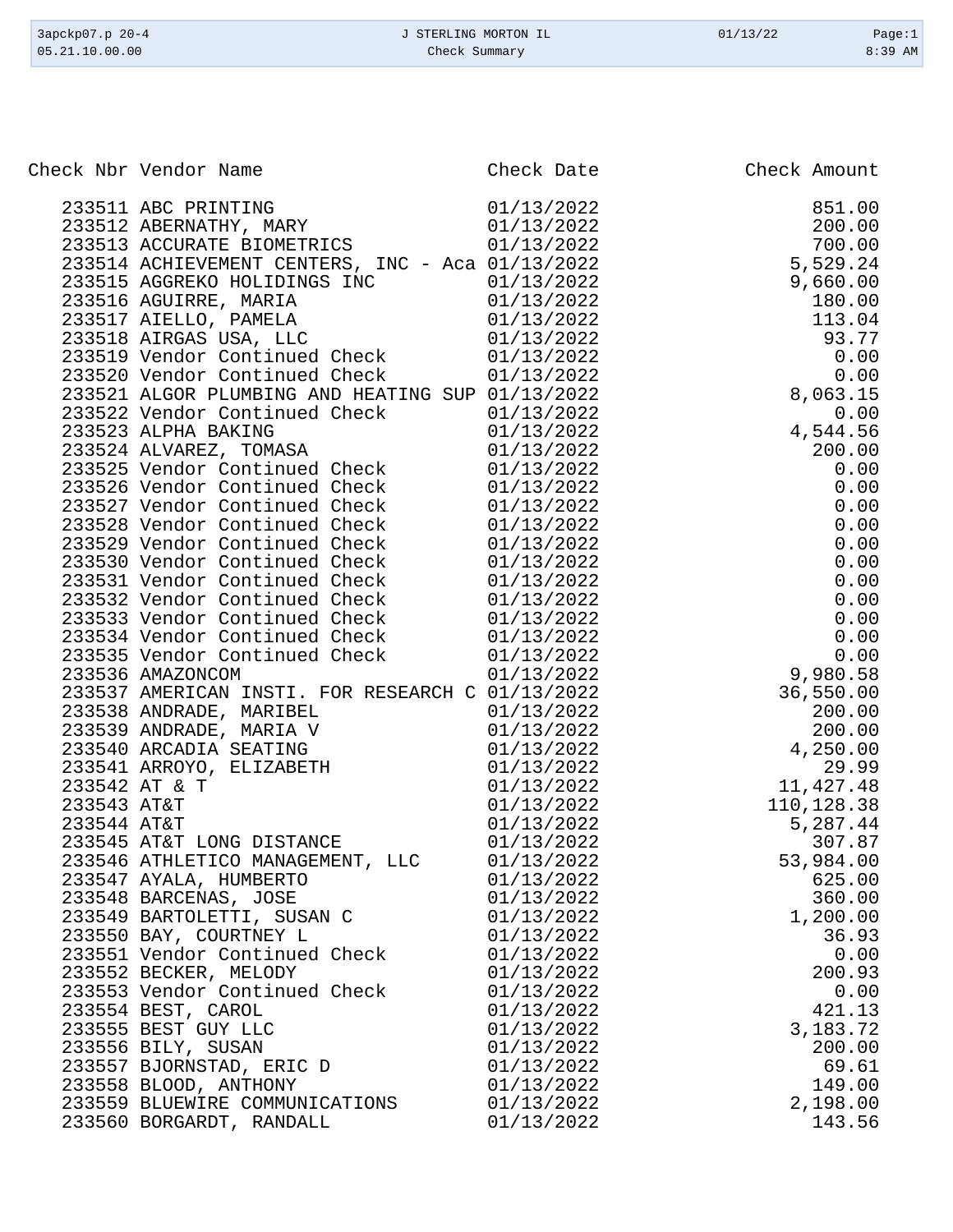| 3apckp07.p 20-4<br>05.21.10.00.00                | J STERLING MORTON IL<br>Check Summary | 01/13/22     | Page:2<br>8:39 AM |
|--------------------------------------------------|---------------------------------------|--------------|-------------------|
|                                                  |                                       |              |                   |
| Check Nbr Vendor Name                            | Check Date                            | Check Amount |                   |
| 233561 BRITTEN SCHOOL                            | 01/13/2022                            |              | 10,445.76         |
| 233562 BSA BUILDING SERVICES OF AMERI 01/13/2022 |                                       |              | 1,909.05          |
| 233563 BUCKELS, JAMES                            | 01/13/2022                            |              | 67.00             |
| 233564 BUFFALO GROVE SOUTH                       | 01/13/2022                            |              | 200.00            |
| 233565 BURCIAGA, SABINA                          | 01/13/2022                            |              | 200.00            |
| 233566 Vendor Continued Check                    | 01/13/2022                            |              | 0.00              |
| 233567 Vendor Continued Check                    | 01/13/2022                            |              | 0.00              |
| 233568 Vendor Continued Check                    | 01/13/2022                            |              | 0.00              |
| 233569 Vendor Continued Check                    | 01/13/2022                            |              | 0.00              |
| 233570 Vendor Continued Check                    | 01/13/2022                            |              | 0.00              |
| 233571 Vendor Continued Check                    | 01/13/2022                            |              | 0.00              |
| 233572 Vendor Continued Check                    | 01/13/2022                            |              | 0.00              |
| 233573 Vendor Continued Check                    | 01/13/2022                            |              | 0.00              |
| 233574 BUREAU OF WATER AND SEWERAGE              | 01/13/2022                            |              | 18,108.13         |
| 233575 BUSTAMANTE, RHONDA                        | 01/13/2022                            |              | 200.00            |
| 233576 CAHILL, THOMAS                            | 01/13/2022                            |              | 67.00             |
| 233577 CALVILLO, MARIA ROSA                      | 01/13/2022                            |              | 200.00            |
| 233578 CANIZALES, CESAR                          | 01/13/2022                            |              | 180.00            |
| 233579 CAROLINA BIOLOGICAL SUPPLY                | 01/13/2022                            |              | 48.80             |
| 233580 CASTELLO, LISA                            | 01/13/2022                            |              | 203.40            |
| 233581 Vendor Continued Check                    | 01/13/2022                            |              | 0.00              |
| 233582 CAVANAUGH, KRISTINA JO                    | 01/13/2022                            |              | 3,469.92          |
| 233583 CDW GOVERNMENT INC                        | 01/13/2022                            |              | 898.00            |
| 233584 CDW GOVERNMENT                            | 01/13/2022                            |              | 67,689.00         |
| 233585 CENTER ON DEAFNESS                        | 01/13/2022                            |              | 7,997.99          |
| 233586 CENTRAL RESTAURANT PRODUCTS               | 01/13/2022                            |              | 3,687.96          |
| 233587 CERVANTES, ANA                            | 01/13/2022                            |              | 171.93            |
| 233588 CERVANTES, ANDRES                         | 01/13/2022                            |              | 175.00            |
| 233589 CHAMBAZ, YVES                             | 01/13/2022                            |              | 54.62             |
| 233590 CHICAGO TRIBUNE MEDIA GROUP               | 01/13/2022                            |              | 1,909.52          |
| 233591 CHICAGO GLASS AND MIRROR                  | 01/13/2022                            |              | 3,721.00          |
| 233592 Vendor Continued Check                    | 01/13/2022                            |              | 0.00              |
| 233593 CHILDREN'S CENTER OF CICERO-BE 01/13/2022 |                                       |              | 33,397.70         |
| 233594 CICERO AUTO PARTS                         | 01/13/2022                            |              | 2,654.49          |
| 233595 CINTAS CORPORATION NO.2                   | 01/13/2022                            |              | 505.99            |
| 233596 Vendor Continued Check                    | 01/13/2022                            |              | 0.00              |

233597 CITY OF BERWYN-WATER 01/13/2022 8,941.01 233598 City of Berwyn - Collectors Of 01/13/2022 6,684.88

 233600 Vendor Continued Check 01/13/2022 0.00 233601 Clearview Plumbing & Sewer, In 01/13/2022 15,506.19 233602 COLLEGE OF DUPAGE 0. 01/13/2022 1,225.00<br>233603 COLUMBIA PIPE & SUPPLY CO. 01/13/2022 70.43 233603 COLUMBIA PIPE & SUPPLY CO.  $01/13/2022$  70.43<br>233604 COM ED 206.80

 233605 COM ED 01/13/2022 61.77 233606 COMCAST 01/13/2022 208.95 233607 COOK, ALICIA 01/13/2022 600.00 233608 COONEY, POLLEY 01/13/2022 1,200.00 233609 CORTES, ELDA  $01/13/2022$  180.00<br>233610 COZZINI BROS. 00 01/13/2022 102.00

233599 CLARKE, DIMITRI 01/13/2022

233604 COM ED 01/13/2022

233610 COZZINI BROS.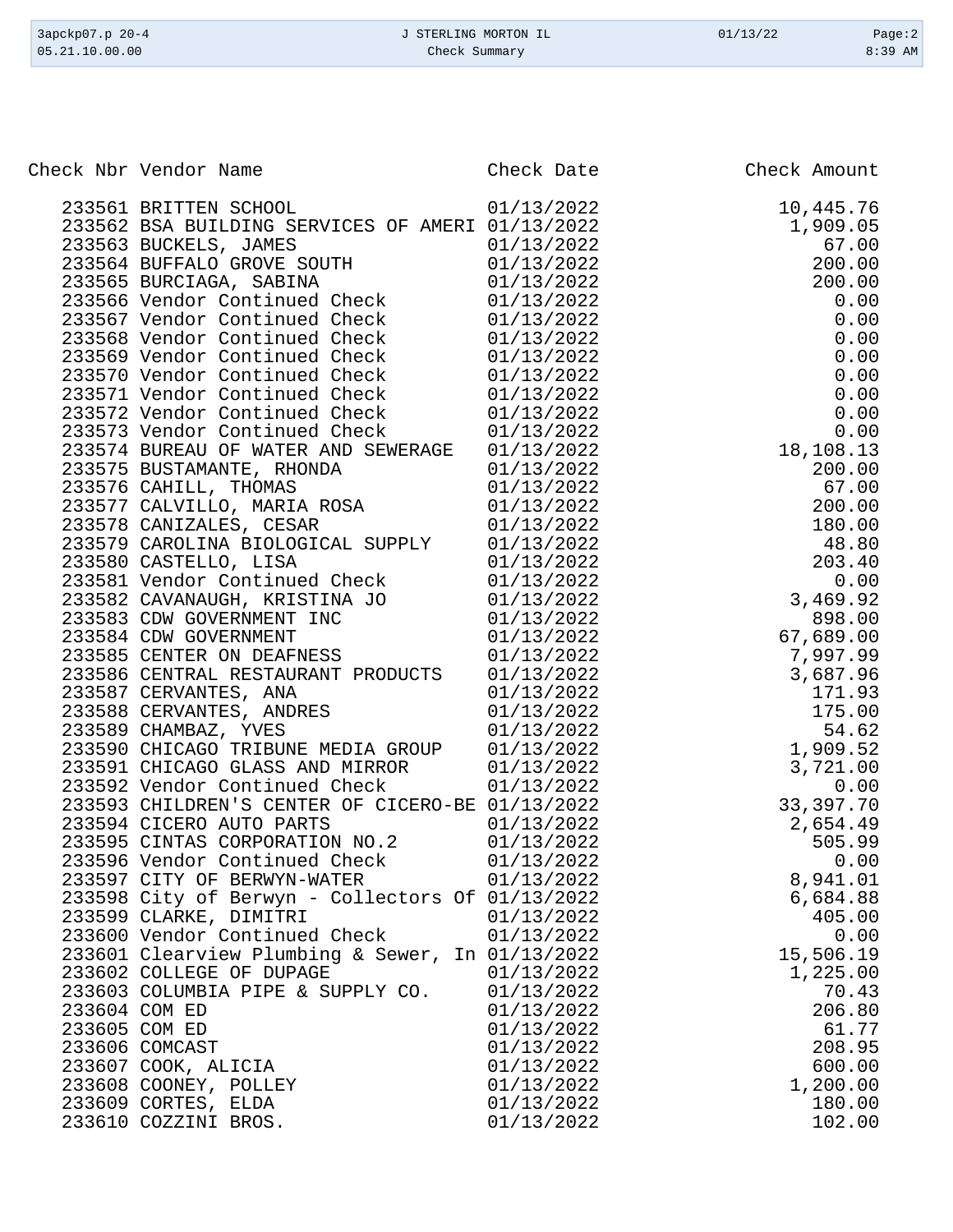| 3apckp07.p 20-4 | J STERLING MORTON IL | 01/13/22 | Page:3    |
|-----------------|----------------------|----------|-----------|
| 05.21.10.00.00  | Check Summary        |          | $8:39$ AM |
|                 |                      |          |           |

| Check Nbr Vendor Name<br>eck Mbr vendor Kane<br>2316112 CUNNINGHAM (EXISTAL 11/13/2022<br>2316112 CUNNINGHAM (EXISTAL 11/13/2022<br>2316112 CUNNINGHAM (EXISTAL 11/13/2022<br>231614 CUNNINGHAM (EXISTAL 11/13/2022<br>231614 DECKER, INVE MC ROUP LLC 11/13/202 | Check Date | Check Amount |
|------------------------------------------------------------------------------------------------------------------------------------------------------------------------------------------------------------------------------------------------------------------|------------|--------------|
|                                                                                                                                                                                                                                                                  |            |              |
|                                                                                                                                                                                                                                                                  |            |              |
|                                                                                                                                                                                                                                                                  |            |              |
|                                                                                                                                                                                                                                                                  |            |              |
|                                                                                                                                                                                                                                                                  |            |              |
|                                                                                                                                                                                                                                                                  |            |              |
|                                                                                                                                                                                                                                                                  |            |              |
|                                                                                                                                                                                                                                                                  |            |              |
|                                                                                                                                                                                                                                                                  |            |              |
|                                                                                                                                                                                                                                                                  |            |              |
|                                                                                                                                                                                                                                                                  |            |              |
|                                                                                                                                                                                                                                                                  |            |              |
|                                                                                                                                                                                                                                                                  |            |              |
|                                                                                                                                                                                                                                                                  |            |              |
|                                                                                                                                                                                                                                                                  |            |              |
|                                                                                                                                                                                                                                                                  |            |              |
|                                                                                                                                                                                                                                                                  |            |              |
|                                                                                                                                                                                                                                                                  |            |              |
|                                                                                                                                                                                                                                                                  |            |              |
|                                                                                                                                                                                                                                                                  |            |              |
|                                                                                                                                                                                                                                                                  |            |              |
|                                                                                                                                                                                                                                                                  |            |              |
|                                                                                                                                                                                                                                                                  |            |              |
|                                                                                                                                                                                                                                                                  |            |              |
|                                                                                                                                                                                                                                                                  |            |              |
|                                                                                                                                                                                                                                                                  |            |              |
|                                                                                                                                                                                                                                                                  |            |              |
|                                                                                                                                                                                                                                                                  |            |              |
|                                                                                                                                                                                                                                                                  |            |              |
|                                                                                                                                                                                                                                                                  |            |              |
|                                                                                                                                                                                                                                                                  |            |              |
|                                                                                                                                                                                                                                                                  |            |              |
|                                                                                                                                                                                                                                                                  |            |              |
|                                                                                                                                                                                                                                                                  |            |              |
|                                                                                                                                                                                                                                                                  |            |              |
|                                                                                                                                                                                                                                                                  |            |              |
|                                                                                                                                                                                                                                                                  |            |              |
|                                                                                                                                                                                                                                                                  |            |              |
| 233647 GINGOLD, EMILY M                                                                                                                                                                                                                                          | 01/13/2022 | 3,687.91     |
| 233648 GLENBROOK NORTH HIGH SCHOOL                                                                                                                                                                                                                               | 01/13/2022 | 175.00       |
| 233649 GLENOAKS NORTH - THERAPEUTIC D 01/13/2022                                                                                                                                                                                                                 |            | 2,559.96     |
| 233650 GLORIOSO, BONNIE                                                                                                                                                                                                                                          | 01/13/2022 | 158.72       |
| 233651 GONZALEZ, ALEJANDRA                                                                                                                                                                                                                                       | 01/13/2022 | 200.00       |
| 233652 GONZALEZ, SOFIA                                                                                                                                                                                                                                           | 01/13/2022 | 600.00       |
| 233653 GOODMAN, VIRGINIA                                                                                                                                                                                                                                         | 01/13/2022 | 200.00       |
| 233654 Vendor Continued Check                                                                                                                                                                                                                                    | 01/13/2022 | 0.00         |
|                                                                                                                                                                                                                                                                  |            |              |
| 233655 Vendor Continued Check<br>233656 Vendor Continued Check                                                                                                                                                                                                   | 01/13/2022 | 0.00         |
|                                                                                                                                                                                                                                                                  | 01/13/2022 | 0.00         |
| 233657 Vendor Continued Check                                                                                                                                                                                                                                    | 01/13/2022 | 0.00         |
| 233658 Vendor Continued Check                                                                                                                                                                                                                                    | 01/13/2022 | 0.00         |
| 233659 Vendor Continued Check                                                                                                                                                                                                                                    | 01/13/2022 | 0.00         |
| 233660 Vendor Continued Check                                                                                                                                                                                                                                    | 01/13/2022 | 0.00         |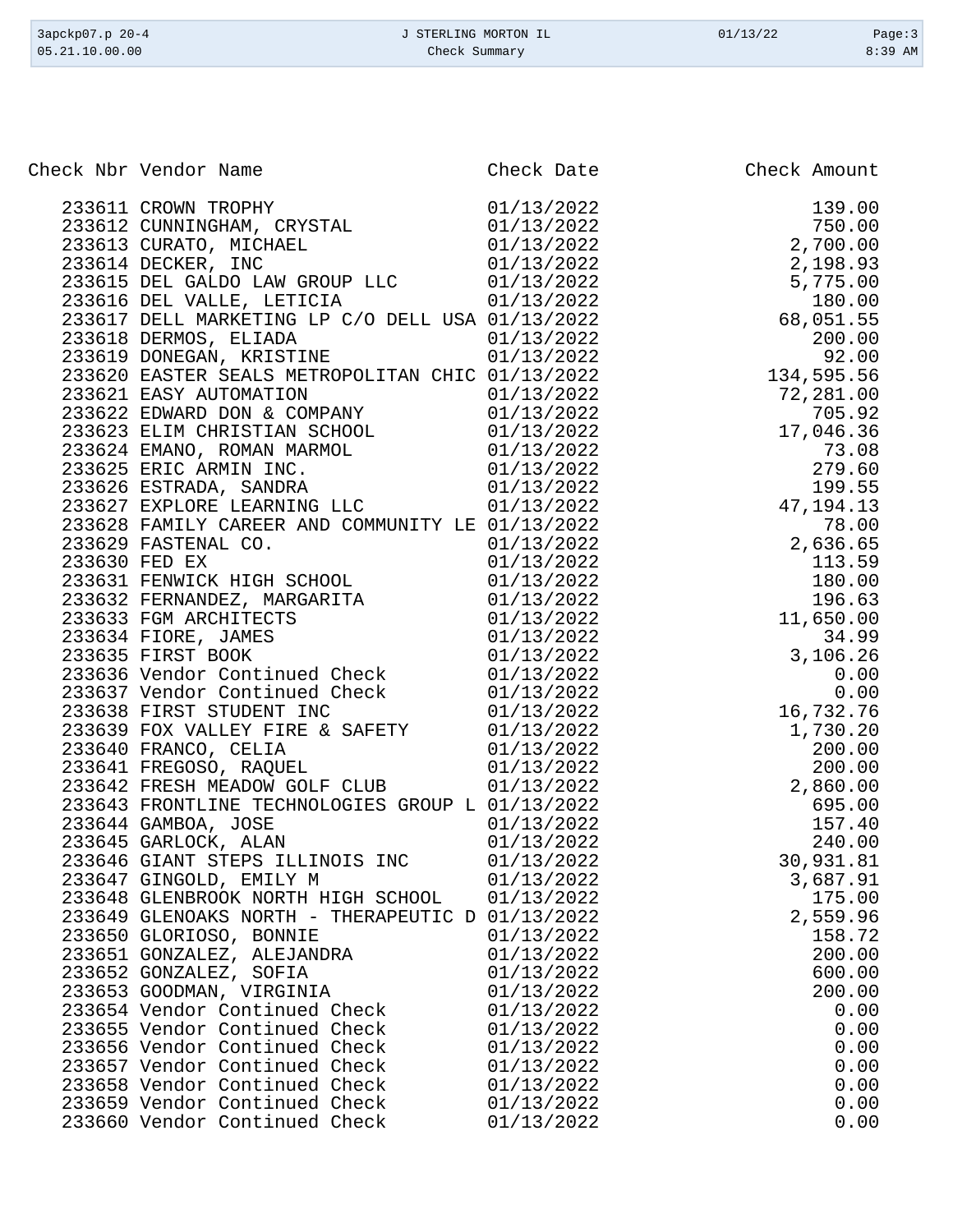|             | Check Nbr Vendor Name                                                                                                                                                                                                                    | Check Date | Check Amount |
|-------------|------------------------------------------------------------------------------------------------------------------------------------------------------------------------------------------------------------------------------------------|------------|--------------|
|             | 233661 GORDON FOOD SERVICE, INC. 01/13/2022                                                                                                                                                                                              |            | 60,008.64    |
|             | 233662 GOTTI, JAMES                                                                                                                                                                                                                      | 01/13/2022 | 106.00       |
|             | 233663 GRAINGER                                                                                                                                                                                                                          | 01/13/2022 | 184.18       |
|             | 233664 GRAND STAGE COMPANY                                                                                                                                                                                                               | 01/13/2022 | 488.70       |
|             | 233665 GRAYSLAKE CENTRAL HIGH SCHOOL 01/13/2022                                                                                                                                                                                          |            | 250.00       |
|             | 233666 Vendor Continued Check                                                                                                                                                                                                            | 01/13/2022 | 0.00         |
|             | 233667 GRECO AND SONS INC                                                                                                                                                                                                                | 01/13/2022 | 10,443.68    |
|             | 233668 GUIDING LIGHT AUTISM ACADEMY                                                                                                                                                                                                      | 01/13/2022 | 7,463.56     |
|             | 233669 Vendor Continued Check 01/13/2022                                                                                                                                                                                                 |            | 0.00         |
|             | 233670 GUNTY, JOSEPH                                                                                                                                                                                                                     | 01/13/2022 | 4,980.66     |
|             |                                                                                                                                                                                                                                          |            | 215.00       |
|             |                                                                                                                                                                                                                                          |            | 21.96        |
|             | 233671 H D JACOBS HIGH SCHOOL 01/13/2022<br>233672 HALL, DEMETRIUS M 01/13/2022<br>233673 HANSEN'S SERVICE 01/13/2022<br>233674 HARRINGTON, RODNEY 01/13/2022<br>233674 HARRINGTON, RODNEY 01/13/2022<br>233675 HASLEP MICHAFI 01/13/202 |            | 259.71       |
|             |                                                                                                                                                                                                                                          |            | 179.00       |
|             | 233675 HASLER, MICHAEL                                                                                                                                                                                                                   | 01/13/2022 | 600.00       |
|             | 233676 HAYES, CHRISTOPHER                                                                                                                                                                                                                | 01/13/2022 | 101.00       |
|             | 233677 HEAT TRANSFER LABORATORIES, IN 01/13/2022                                                                                                                                                                                         |            | 1,460.00     |
|             | 233678 HELPING HAND CENTER                                                                                                                                                                                                               | 01/13/2022 | 12,699.40    |
|             | 233679 HERNANDEZ, RUDY 01/13/2022<br>233680 HERNANDEZ, ZENOBIA 01/13/2022                                                                                                                                                                |            | 198.72       |
|             |                                                                                                                                                                                                                                          |            | 57.50        |
|             | 233681 HERRERA, JESSICA L                                                                                                                                                                                                                | 01/13/2022 | 131.62       |
|             | 233682 HETTASCH, LAUREN                                                                                                                                                                                                                  | 01/13/2022 | 600.00       |
|             | 233683 HINSDALE SOUTH HIGH SCHOOL                                                                                                                                                                                                        | 01/13/2022 | 400.00       |
|             | 233684 HINSHAW & CULBERTSON LLP                                                                                                                                                                                                          | 01/13/2022 | 2,750.00     |
|             | 233685 HOGAN, CHRISTOPHER A                                                                                                                                                                                                              | 01/13/2022 | 16.66        |
|             | 233686 Vendor Continued Check                                                                                                                                                                                                            | 01/13/2022 | 0.00         |
|             | 233687 Vendor Continued Check                                                                                                                                                                                                            | 01/13/2022 | 0.00         |
|             | 233688 Vendor Continued Check 01/13/2022                                                                                                                                                                                                 |            | 0.00         |
|             | 233689 Vendor Continued Check 01/13/2022                                                                                                                                                                                                 |            | 0.00         |
|             | 233690 Vendor Continued Check                                                                                                                                                                                                            | 01/13/2022 | 0.00         |
|             | 233691 Vendor Continued Check                                                                                                                                                                                                            | 01/13/2022 | 0.00         |
|             | 233692 Vendor Continued Check                                                                                                                                                                                                            | 01/13/2022 | 0.00         |
|             | 233693 Vendor Continued Check                                                                                                                                                                                                            | 01/13/2022 | 0.00         |
|             | 233694 Vendor Continued Check                                                                                                                                                                                                            | 01/13/2022 | 0.00         |
|             | 233695 Vendor Continued Check                                                                                                                                                                                                            | 01/13/2022 | 0.00         |
|             | 233696 HOME DEPOT Dept. 32-2501460665 01/13/2022                                                                                                                                                                                         |            | 19,528.02    |
|             | 233697 HOSEK, RACHEL                                                                                                                                                                                                                     | 01/13/2022 | 600.00       |
| 233698 IASB |                                                                                                                                                                                                                                          | 01/13/2022 | 50.00        |
|             | 233699 IDEAL INTERPRETER, LLC                                                                                                                                                                                                            | 01/13/2022 | 2,452.50     |
|             | 233700 ILLINOIS DEPARTMENT OF REVENUE 01/13/2022                                                                                                                                                                                         |            | 499.00       |
|             | 233701 ILLINOIS HIGH SCHOOL ASSOCIATI 01/13/2022                                                                                                                                                                                         |            | 100.00       |
|             | 233702 ILLINOIS SCHOOL FOR THE DEAF                                                                                                                                                                                                      | 01/13/2022 | 446.50       |
| 233703 ILOH |                                                                                                                                                                                                                                          | 01/13/2022 | 2,700.00     |
|             | 233704 INNOVATIONS ACADEMY THERAPEUTI 01/13/2022                                                                                                                                                                                         |            | 4,822.61     |
|             | 233705 INTERPRENET, LTD                                                                                                                                                                                                                  | 01/13/2022 | 66.00        |
|             | 233706 IXL LEARNING, INC                                                                                                                                                                                                                 | 01/13/2022 | 3,288.00     |
|             | 233707 J. AVE DEVELOPMENT                                                                                                                                                                                                                | 01/13/2022 | 2,940.00     |
|             | 233708 JAMES, RAMSES                                                                                                                                                                                                                     | 01/13/2022 | 341.00       |
|             | 233709 JENKINS, ROBERT                                                                                                                                                                                                                   | 01/13/2022 | 67.00        |
|             | 233710 JEWISH CHILD AND FAMILY SERVIC 01/13/2022                                                                                                                                                                                         |            | 9,650.56     |

3apckp07.p 20-4 <br>
3apckp07.p 20-4 <br>
339 AM <br>
339 AM <br>
339 AM <br>
339 AM <br>
339 AM <br>
339 AM <br>
339 AM <br>
339 AM <br>
339 AM <br>
339 AM <br>
339 AM <br>
339 AM <br>
339 AM <br>
339 AM <br>
339 AM <br>
339 AM <br>
339 AM <br>
339 AM <br>
339 AM <br>
339 AM <br>
339 AM Check Summary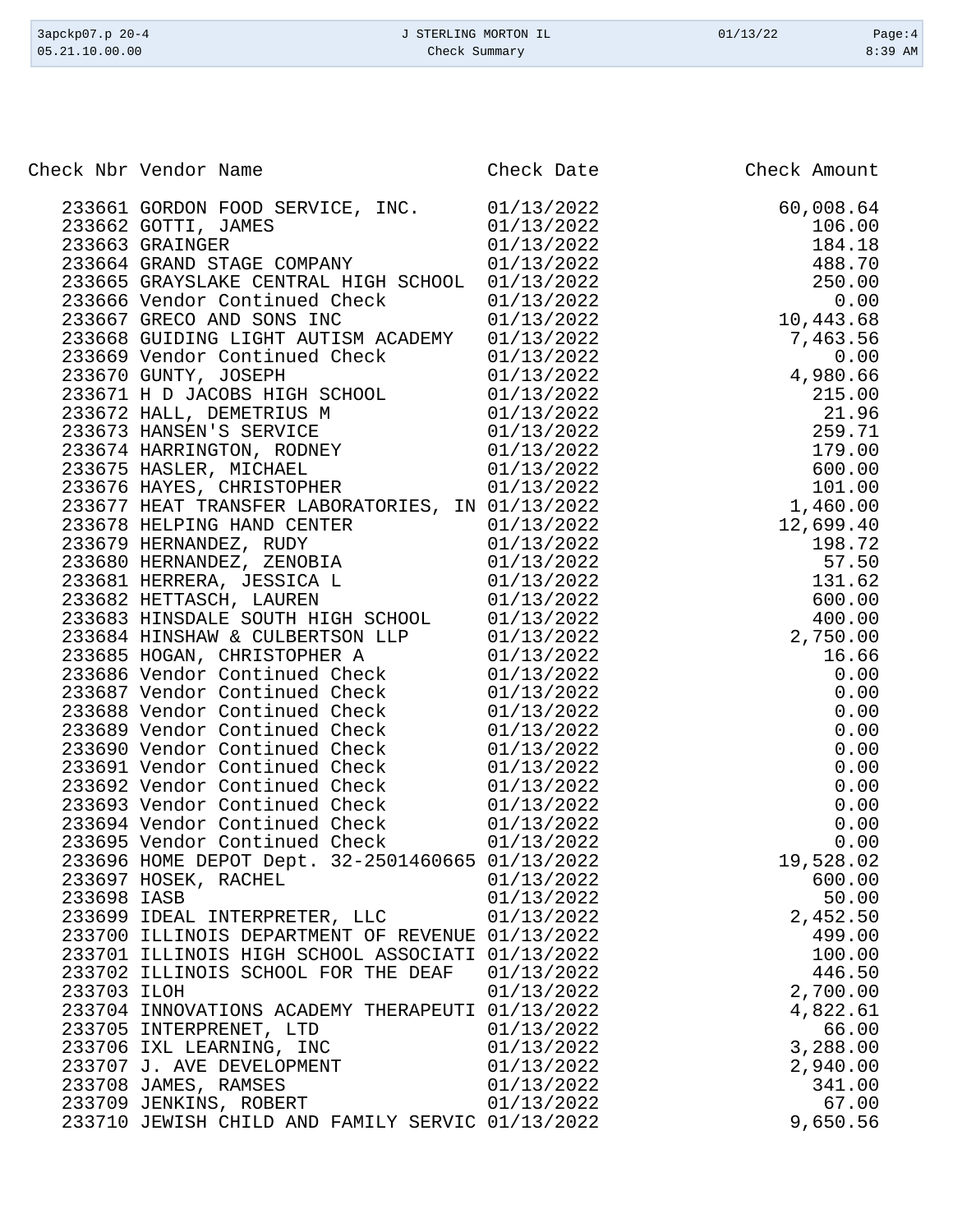| 3apckp07.p 20-4 | J STERLING MORTON IL | 01/13/22 | Page: $5$ |
|-----------------|----------------------|----------|-----------|
| 05.21.10.00.00  | Check Summary        |          | $8:39$ AM |
|                 |                      |          |           |

| eck Nbr Vendor Name (1912)<br>233711 JUMENUSZ, KASEY (1912/2022)<br>233711 JUMENUSZ, KASEY (1/13/2022)<br>2337113 JONE-DOK RABAR (1/13/2022)<br>2337143 JONES LADRA NELENOSE PARK 01/13/2022<br>233715 NOSENH AGADEMY AT NELENOSE PARK<br>Check Nbr Vendor Name |                          |                     |
|-----------------------------------------------------------------------------------------------------------------------------------------------------------------------------------------------------------------------------------------------------------------|--------------------------|---------------------|
|                                                                                                                                                                                                                                                                 |                          |                     |
|                                                                                                                                                                                                                                                                 |                          |                     |
|                                                                                                                                                                                                                                                                 |                          |                     |
|                                                                                                                                                                                                                                                                 |                          |                     |
|                                                                                                                                                                                                                                                                 |                          |                     |
|                                                                                                                                                                                                                                                                 |                          |                     |
|                                                                                                                                                                                                                                                                 |                          |                     |
|                                                                                                                                                                                                                                                                 |                          |                     |
|                                                                                                                                                                                                                                                                 |                          |                     |
|                                                                                                                                                                                                                                                                 |                          |                     |
|                                                                                                                                                                                                                                                                 |                          |                     |
|                                                                                                                                                                                                                                                                 |                          |                     |
|                                                                                                                                                                                                                                                                 |                          |                     |
|                                                                                                                                                                                                                                                                 |                          |                     |
|                                                                                                                                                                                                                                                                 |                          |                     |
|                                                                                                                                                                                                                                                                 |                          |                     |
|                                                                                                                                                                                                                                                                 |                          |                     |
|                                                                                                                                                                                                                                                                 |                          |                     |
|                                                                                                                                                                                                                                                                 |                          |                     |
|                                                                                                                                                                                                                                                                 |                          |                     |
|                                                                                                                                                                                                                                                                 |                          |                     |
|                                                                                                                                                                                                                                                                 |                          |                     |
|                                                                                                                                                                                                                                                                 |                          |                     |
|                                                                                                                                                                                                                                                                 |                          |                     |
|                                                                                                                                                                                                                                                                 |                          |                     |
|                                                                                                                                                                                                                                                                 |                          |                     |
|                                                                                                                                                                                                                                                                 |                          |                     |
|                                                                                                                                                                                                                                                                 |                          |                     |
|                                                                                                                                                                                                                                                                 |                          |                     |
|                                                                                                                                                                                                                                                                 |                          |                     |
|                                                                                                                                                                                                                                                                 |                          |                     |
|                                                                                                                                                                                                                                                                 |                          |                     |
|                                                                                                                                                                                                                                                                 |                          |                     |
|                                                                                                                                                                                                                                                                 |                          |                     |
| 233746 Vendor Continued Check                                                                                                                                                                                                                                   |                          | 0.00                |
| 233747 MARKLUND CHILDREN'S HOME                                                                                                                                                                                                                                 | 01/13/2022               | 53,911.04           |
| 233748 MARROQUIN, MIRIAM E                                                                                                                                                                                                                                      | 01/13/2022               | 200.00              |
| 233749 MARTINEZ, LOURDES                                                                                                                                                                                                                                        | 01/13/2022               | 200.00              |
| 233750 MARTINEZ, MIRIAM                                                                                                                                                                                                                                         | 01/13/2022               | 200.00              |
| 233751 MARTINEZ, YLIANA                                                                                                                                                                                                                                         | 01/13/2022               | 147.50              |
| 233752 MASTEY, ERIC                                                                                                                                                                                                                                             | 01/13/2022               | 1,837.92            |
| 233753 Vendor Continued Check                                                                                                                                                                                                                                   | 01/13/2022               | 0.00                |
| 233754 MC CLOUD SERVICES                                                                                                                                                                                                                                        | 01/13/2022               | 19,831.47           |
| 233755 MC WHINNIE, JENNIFER L                                                                                                                                                                                                                                   | 01/13/2022               | 315.90              |
| 233756 MCMAHON, JOSH                                                                                                                                                                                                                                            | 01/13/2022               | 232.54              |
| 233757 McMaster-Carr                                                                                                                                                                                                                                            | 01/13/2022               | 196.08              |
| 233758 MEKEEL, CHRISTOPHER                                                                                                                                                                                                                                      | 01/13/2022               | 349.00              |
| 233759 MELVIN, KEVIN<br>233760 MENTA ACADEMY HILLSIDE                                                                                                                                                                                                           | 01/13/2022<br>01/13/2022 | 153.27<br>20,432.76 |
|                                                                                                                                                                                                                                                                 |                          |                     |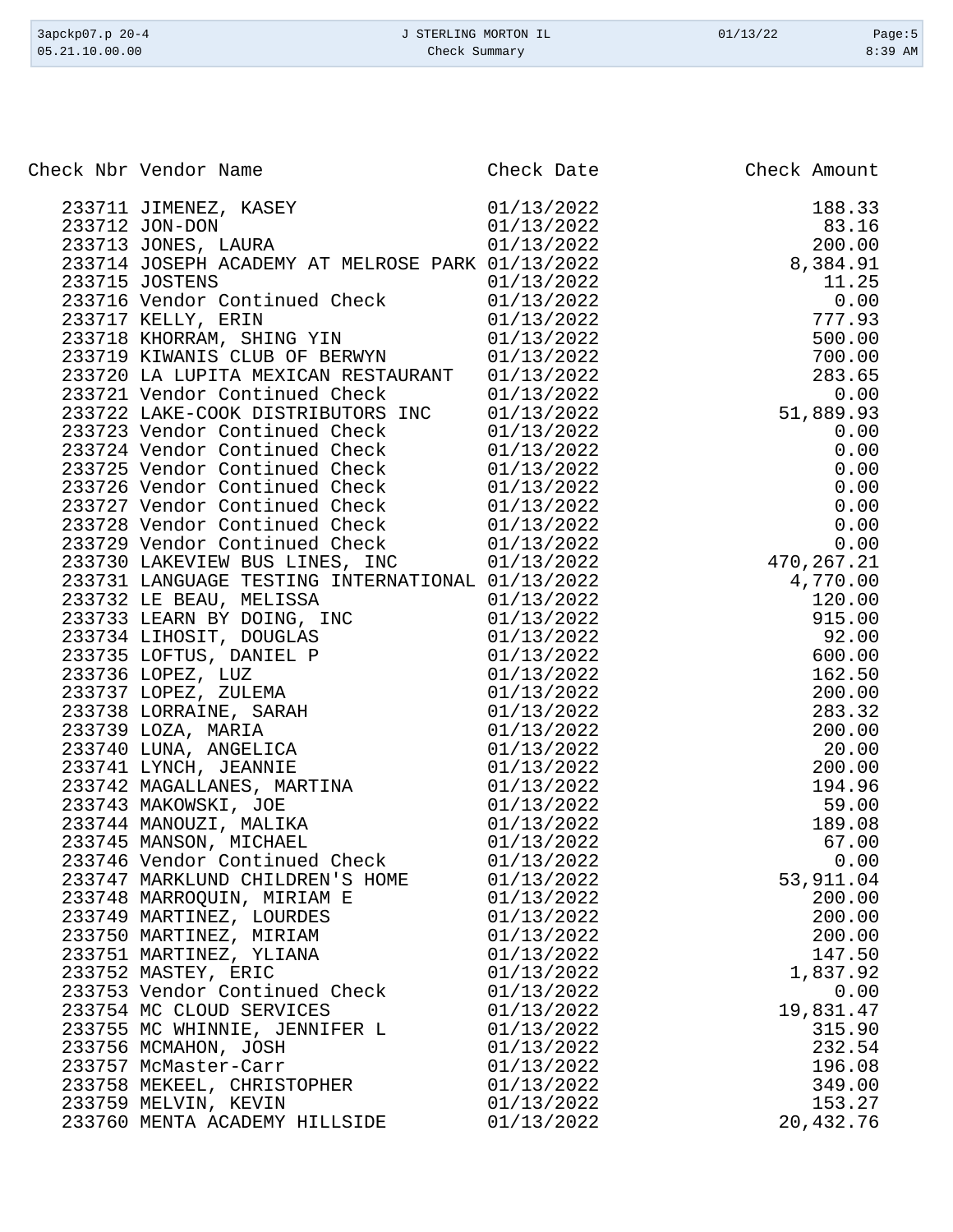| Check Nbr Vendor Name<br>Check Date<br>Check Amount<br>01/13/2022<br>6,677.22<br>233761 MENTA ACADEMY OAK PARK<br>233762 MENTA ACADEMY MIDWAY<br>01/13/2022<br>18,444.64<br>233763 METRO GARAGE INC<br>01/13/2022<br>4,248.84<br>200.00<br>233764 MEZA, OLGA<br>01/13/2022<br>233765 MICROSOFT CORPORATION<br>78,806.01<br>01/13/2022<br>233766 MIDWEST PAPER RETRIEVER<br>01/13/2022<br>178.24<br>128.58<br>233767 MIJANGOS, SUSAN I<br>01/13/2022<br>233768 MILLER, MARC<br>01/13/2022<br>109.00<br>233769 MILLER COOPER & CO., LTD<br>01/13/2022<br>9,000.00<br>233770 MILLER, RENEE<br>01/13/2022<br>92.00<br>150.00<br>233771 MINOOKA HIGH SCHOOL<br>01/13/2022<br>233772 MOLINA, MARIA<br>01/13/2022<br>200.00<br>233773 MOORE, LAURA<br>01/13/2022<br>1,617.50<br>233774 MORENO, MARIA<br>01/13/2022<br>200.00<br>233775 MORENO, TAMMY<br>01/13/2022<br>200.00<br>233776 Vendor Continued Check<br>01/13/2022<br>0.00<br>233777 Vendor Continued Check<br>01/13/2022<br>0.00<br>233778 Vendor Continued Check<br>01/13/2022<br>0.00<br>233779 Vendor Continued Check<br>01/13/2022<br>0.00<br>233780 MORTON HS IMPREST FUND<br>01/13/2022<br>19,530.91<br>233781 MOTA, YESENIA<br>01/13/2022<br>125.00<br>6,804.94<br>233782 MULLER-PINEHURST DAIRY INC<br>01/13/2022<br>233783 MULLEN, WENDY<br>01/13/2022<br>99.98<br>01/13/2022<br>67.00<br>233784 MURPHY, PAT<br>233785 MURPHY, TERRY<br>01/13/2022<br>67.00<br>233786 N 2 Y<br>01/13/2022<br>21,042.21<br>233787 NATIONAL ASSOC. OF COLLEGES AN 01/13/2022<br>138.00<br>233788 NCS PEARSON INC<br>01/13/2022<br>2,059.80<br>233789 NEGOSKI, PETER<br>01/13/2022<br>46.00<br>233790 NEVAREZ, HELADIO<br>01/13/2022<br>180.00<br>32,850.48<br>233791 NEW HORIZON CENTER FOR THE<br>01/13/2022<br>3,998.07<br>233792 NEXT DAY PLUS<br>01/13/2022<br>529.70<br>233793 NICOR GAS<br>01/13/2022<br>53.00<br>233794 NORDEN, FRED<br>01/13/2022<br>233795 NORTHSHORE POWER ELECTRIC CO<br>01/13/2022<br>1,630.00<br>233796 O'TOOLE, KEVIN<br>01/13/2022<br>24.12<br>0.00<br>233797 Vendor Continued Check<br>01/13/2022<br>233798 Vendor Continued Check<br>01/13/2022<br>0.00<br>233799 Vendor Continued Check<br>01/13/2022<br>0.00<br>233800 Vendor Continued Check<br>01/13/2022<br>0.00<br>233801 Vendor Continued Check<br>01/13/2022<br>0.00<br>233802 Vendor Continued Check<br>01/13/2022<br>0.00<br>233803 Vendor Continued Check<br>01/13/2022<br>0.00<br>233804 Vendor Continued Check<br>01/13/2022<br>0.00<br>233805 Vendor Continued Check<br>01/13/2022<br>0.00<br>233806 Vendor Continued Check<br>01/13/2022<br>0.00<br>233807 Vendor Continued Check<br>01/13/2022<br>0.00<br>233808 Vendor Continued Check<br>01/13/2022<br>0.00<br>0.00<br>233809 Vendor Continued Check<br>01/13/2022<br>7,537.00<br>233810 OFFICE DEPOT<br>01/13/2022 | 3apckp07.p 20-4<br>05.21.10.00.00 | J STERLING MORTON IL<br>Check Summary | 01/13/22 | Page: $6$<br>8:39 AM |
|------------------------------------------------------------------------------------------------------------------------------------------------------------------------------------------------------------------------------------------------------------------------------------------------------------------------------------------------------------------------------------------------------------------------------------------------------------------------------------------------------------------------------------------------------------------------------------------------------------------------------------------------------------------------------------------------------------------------------------------------------------------------------------------------------------------------------------------------------------------------------------------------------------------------------------------------------------------------------------------------------------------------------------------------------------------------------------------------------------------------------------------------------------------------------------------------------------------------------------------------------------------------------------------------------------------------------------------------------------------------------------------------------------------------------------------------------------------------------------------------------------------------------------------------------------------------------------------------------------------------------------------------------------------------------------------------------------------------------------------------------------------------------------------------------------------------------------------------------------------------------------------------------------------------------------------------------------------------------------------------------------------------------------------------------------------------------------------------------------------------------------------------------------------------------------------------------------------------------------------------------------------------------------------------------------------------------------------------------------------------------------------------------------------------------------------------------------------------------------------------------------------------------------------------------------------------------------------------------------------------------------------------------------------------------------------------------------------------------------------------------------------------------------------------------------------|-----------------------------------|---------------------------------------|----------|----------------------|
|                                                                                                                                                                                                                                                                                                                                                                                                                                                                                                                                                                                                                                                                                                                                                                                                                                                                                                                                                                                                                                                                                                                                                                                                                                                                                                                                                                                                                                                                                                                                                                                                                                                                                                                                                                                                                                                                                                                                                                                                                                                                                                                                                                                                                                                                                                                                                                                                                                                                                                                                                                                                                                                                                                                                                                                                                  |                                   |                                       |          |                      |
|                                                                                                                                                                                                                                                                                                                                                                                                                                                                                                                                                                                                                                                                                                                                                                                                                                                                                                                                                                                                                                                                                                                                                                                                                                                                                                                                                                                                                                                                                                                                                                                                                                                                                                                                                                                                                                                                                                                                                                                                                                                                                                                                                                                                                                                                                                                                                                                                                                                                                                                                                                                                                                                                                                                                                                                                                  |                                   |                                       |          |                      |
|                                                                                                                                                                                                                                                                                                                                                                                                                                                                                                                                                                                                                                                                                                                                                                                                                                                                                                                                                                                                                                                                                                                                                                                                                                                                                                                                                                                                                                                                                                                                                                                                                                                                                                                                                                                                                                                                                                                                                                                                                                                                                                                                                                                                                                                                                                                                                                                                                                                                                                                                                                                                                                                                                                                                                                                                                  |                                   |                                       |          |                      |
|                                                                                                                                                                                                                                                                                                                                                                                                                                                                                                                                                                                                                                                                                                                                                                                                                                                                                                                                                                                                                                                                                                                                                                                                                                                                                                                                                                                                                                                                                                                                                                                                                                                                                                                                                                                                                                                                                                                                                                                                                                                                                                                                                                                                                                                                                                                                                                                                                                                                                                                                                                                                                                                                                                                                                                                                                  |                                   |                                       |          |                      |
|                                                                                                                                                                                                                                                                                                                                                                                                                                                                                                                                                                                                                                                                                                                                                                                                                                                                                                                                                                                                                                                                                                                                                                                                                                                                                                                                                                                                                                                                                                                                                                                                                                                                                                                                                                                                                                                                                                                                                                                                                                                                                                                                                                                                                                                                                                                                                                                                                                                                                                                                                                                                                                                                                                                                                                                                                  |                                   |                                       |          |                      |
|                                                                                                                                                                                                                                                                                                                                                                                                                                                                                                                                                                                                                                                                                                                                                                                                                                                                                                                                                                                                                                                                                                                                                                                                                                                                                                                                                                                                                                                                                                                                                                                                                                                                                                                                                                                                                                                                                                                                                                                                                                                                                                                                                                                                                                                                                                                                                                                                                                                                                                                                                                                                                                                                                                                                                                                                                  |                                   |                                       |          |                      |
|                                                                                                                                                                                                                                                                                                                                                                                                                                                                                                                                                                                                                                                                                                                                                                                                                                                                                                                                                                                                                                                                                                                                                                                                                                                                                                                                                                                                                                                                                                                                                                                                                                                                                                                                                                                                                                                                                                                                                                                                                                                                                                                                                                                                                                                                                                                                                                                                                                                                                                                                                                                                                                                                                                                                                                                                                  |                                   |                                       |          |                      |
|                                                                                                                                                                                                                                                                                                                                                                                                                                                                                                                                                                                                                                                                                                                                                                                                                                                                                                                                                                                                                                                                                                                                                                                                                                                                                                                                                                                                                                                                                                                                                                                                                                                                                                                                                                                                                                                                                                                                                                                                                                                                                                                                                                                                                                                                                                                                                                                                                                                                                                                                                                                                                                                                                                                                                                                                                  |                                   |                                       |          |                      |
|                                                                                                                                                                                                                                                                                                                                                                                                                                                                                                                                                                                                                                                                                                                                                                                                                                                                                                                                                                                                                                                                                                                                                                                                                                                                                                                                                                                                                                                                                                                                                                                                                                                                                                                                                                                                                                                                                                                                                                                                                                                                                                                                                                                                                                                                                                                                                                                                                                                                                                                                                                                                                                                                                                                                                                                                                  |                                   |                                       |          |                      |
|                                                                                                                                                                                                                                                                                                                                                                                                                                                                                                                                                                                                                                                                                                                                                                                                                                                                                                                                                                                                                                                                                                                                                                                                                                                                                                                                                                                                                                                                                                                                                                                                                                                                                                                                                                                                                                                                                                                                                                                                                                                                                                                                                                                                                                                                                                                                                                                                                                                                                                                                                                                                                                                                                                                                                                                                                  |                                   |                                       |          |                      |
|                                                                                                                                                                                                                                                                                                                                                                                                                                                                                                                                                                                                                                                                                                                                                                                                                                                                                                                                                                                                                                                                                                                                                                                                                                                                                                                                                                                                                                                                                                                                                                                                                                                                                                                                                                                                                                                                                                                                                                                                                                                                                                                                                                                                                                                                                                                                                                                                                                                                                                                                                                                                                                                                                                                                                                                                                  |                                   |                                       |          |                      |
|                                                                                                                                                                                                                                                                                                                                                                                                                                                                                                                                                                                                                                                                                                                                                                                                                                                                                                                                                                                                                                                                                                                                                                                                                                                                                                                                                                                                                                                                                                                                                                                                                                                                                                                                                                                                                                                                                                                                                                                                                                                                                                                                                                                                                                                                                                                                                                                                                                                                                                                                                                                                                                                                                                                                                                                                                  |                                   |                                       |          |                      |
|                                                                                                                                                                                                                                                                                                                                                                                                                                                                                                                                                                                                                                                                                                                                                                                                                                                                                                                                                                                                                                                                                                                                                                                                                                                                                                                                                                                                                                                                                                                                                                                                                                                                                                                                                                                                                                                                                                                                                                                                                                                                                                                                                                                                                                                                                                                                                                                                                                                                                                                                                                                                                                                                                                                                                                                                                  |                                   |                                       |          |                      |
|                                                                                                                                                                                                                                                                                                                                                                                                                                                                                                                                                                                                                                                                                                                                                                                                                                                                                                                                                                                                                                                                                                                                                                                                                                                                                                                                                                                                                                                                                                                                                                                                                                                                                                                                                                                                                                                                                                                                                                                                                                                                                                                                                                                                                                                                                                                                                                                                                                                                                                                                                                                                                                                                                                                                                                                                                  |                                   |                                       |          |                      |
|                                                                                                                                                                                                                                                                                                                                                                                                                                                                                                                                                                                                                                                                                                                                                                                                                                                                                                                                                                                                                                                                                                                                                                                                                                                                                                                                                                                                                                                                                                                                                                                                                                                                                                                                                                                                                                                                                                                                                                                                                                                                                                                                                                                                                                                                                                                                                                                                                                                                                                                                                                                                                                                                                                                                                                                                                  |                                   |                                       |          |                      |
|                                                                                                                                                                                                                                                                                                                                                                                                                                                                                                                                                                                                                                                                                                                                                                                                                                                                                                                                                                                                                                                                                                                                                                                                                                                                                                                                                                                                                                                                                                                                                                                                                                                                                                                                                                                                                                                                                                                                                                                                                                                                                                                                                                                                                                                                                                                                                                                                                                                                                                                                                                                                                                                                                                                                                                                                                  |                                   |                                       |          |                      |
|                                                                                                                                                                                                                                                                                                                                                                                                                                                                                                                                                                                                                                                                                                                                                                                                                                                                                                                                                                                                                                                                                                                                                                                                                                                                                                                                                                                                                                                                                                                                                                                                                                                                                                                                                                                                                                                                                                                                                                                                                                                                                                                                                                                                                                                                                                                                                                                                                                                                                                                                                                                                                                                                                                                                                                                                                  |                                   |                                       |          |                      |
|                                                                                                                                                                                                                                                                                                                                                                                                                                                                                                                                                                                                                                                                                                                                                                                                                                                                                                                                                                                                                                                                                                                                                                                                                                                                                                                                                                                                                                                                                                                                                                                                                                                                                                                                                                                                                                                                                                                                                                                                                                                                                                                                                                                                                                                                                                                                                                                                                                                                                                                                                                                                                                                                                                                                                                                                                  |                                   |                                       |          |                      |
|                                                                                                                                                                                                                                                                                                                                                                                                                                                                                                                                                                                                                                                                                                                                                                                                                                                                                                                                                                                                                                                                                                                                                                                                                                                                                                                                                                                                                                                                                                                                                                                                                                                                                                                                                                                                                                                                                                                                                                                                                                                                                                                                                                                                                                                                                                                                                                                                                                                                                                                                                                                                                                                                                                                                                                                                                  |                                   |                                       |          |                      |
|                                                                                                                                                                                                                                                                                                                                                                                                                                                                                                                                                                                                                                                                                                                                                                                                                                                                                                                                                                                                                                                                                                                                                                                                                                                                                                                                                                                                                                                                                                                                                                                                                                                                                                                                                                                                                                                                                                                                                                                                                                                                                                                                                                                                                                                                                                                                                                                                                                                                                                                                                                                                                                                                                                                                                                                                                  |                                   |                                       |          |                      |
|                                                                                                                                                                                                                                                                                                                                                                                                                                                                                                                                                                                                                                                                                                                                                                                                                                                                                                                                                                                                                                                                                                                                                                                                                                                                                                                                                                                                                                                                                                                                                                                                                                                                                                                                                                                                                                                                                                                                                                                                                                                                                                                                                                                                                                                                                                                                                                                                                                                                                                                                                                                                                                                                                                                                                                                                                  |                                   |                                       |          |                      |
|                                                                                                                                                                                                                                                                                                                                                                                                                                                                                                                                                                                                                                                                                                                                                                                                                                                                                                                                                                                                                                                                                                                                                                                                                                                                                                                                                                                                                                                                                                                                                                                                                                                                                                                                                                                                                                                                                                                                                                                                                                                                                                                                                                                                                                                                                                                                                                                                                                                                                                                                                                                                                                                                                                                                                                                                                  |                                   |                                       |          |                      |
|                                                                                                                                                                                                                                                                                                                                                                                                                                                                                                                                                                                                                                                                                                                                                                                                                                                                                                                                                                                                                                                                                                                                                                                                                                                                                                                                                                                                                                                                                                                                                                                                                                                                                                                                                                                                                                                                                                                                                                                                                                                                                                                                                                                                                                                                                                                                                                                                                                                                                                                                                                                                                                                                                                                                                                                                                  |                                   |                                       |          |                      |
|                                                                                                                                                                                                                                                                                                                                                                                                                                                                                                                                                                                                                                                                                                                                                                                                                                                                                                                                                                                                                                                                                                                                                                                                                                                                                                                                                                                                                                                                                                                                                                                                                                                                                                                                                                                                                                                                                                                                                                                                                                                                                                                                                                                                                                                                                                                                                                                                                                                                                                                                                                                                                                                                                                                                                                                                                  |                                   |                                       |          |                      |
|                                                                                                                                                                                                                                                                                                                                                                                                                                                                                                                                                                                                                                                                                                                                                                                                                                                                                                                                                                                                                                                                                                                                                                                                                                                                                                                                                                                                                                                                                                                                                                                                                                                                                                                                                                                                                                                                                                                                                                                                                                                                                                                                                                                                                                                                                                                                                                                                                                                                                                                                                                                                                                                                                                                                                                                                                  |                                   |                                       |          |                      |
|                                                                                                                                                                                                                                                                                                                                                                                                                                                                                                                                                                                                                                                                                                                                                                                                                                                                                                                                                                                                                                                                                                                                                                                                                                                                                                                                                                                                                                                                                                                                                                                                                                                                                                                                                                                                                                                                                                                                                                                                                                                                                                                                                                                                                                                                                                                                                                                                                                                                                                                                                                                                                                                                                                                                                                                                                  |                                   |                                       |          |                      |
|                                                                                                                                                                                                                                                                                                                                                                                                                                                                                                                                                                                                                                                                                                                                                                                                                                                                                                                                                                                                                                                                                                                                                                                                                                                                                                                                                                                                                                                                                                                                                                                                                                                                                                                                                                                                                                                                                                                                                                                                                                                                                                                                                                                                                                                                                                                                                                                                                                                                                                                                                                                                                                                                                                                                                                                                                  |                                   |                                       |          |                      |
|                                                                                                                                                                                                                                                                                                                                                                                                                                                                                                                                                                                                                                                                                                                                                                                                                                                                                                                                                                                                                                                                                                                                                                                                                                                                                                                                                                                                                                                                                                                                                                                                                                                                                                                                                                                                                                                                                                                                                                                                                                                                                                                                                                                                                                                                                                                                                                                                                                                                                                                                                                                                                                                                                                                                                                                                                  |                                   |                                       |          |                      |
|                                                                                                                                                                                                                                                                                                                                                                                                                                                                                                                                                                                                                                                                                                                                                                                                                                                                                                                                                                                                                                                                                                                                                                                                                                                                                                                                                                                                                                                                                                                                                                                                                                                                                                                                                                                                                                                                                                                                                                                                                                                                                                                                                                                                                                                                                                                                                                                                                                                                                                                                                                                                                                                                                                                                                                                                                  |                                   |                                       |          |                      |
|                                                                                                                                                                                                                                                                                                                                                                                                                                                                                                                                                                                                                                                                                                                                                                                                                                                                                                                                                                                                                                                                                                                                                                                                                                                                                                                                                                                                                                                                                                                                                                                                                                                                                                                                                                                                                                                                                                                                                                                                                                                                                                                                                                                                                                                                                                                                                                                                                                                                                                                                                                                                                                                                                                                                                                                                                  |                                   |                                       |          |                      |
|                                                                                                                                                                                                                                                                                                                                                                                                                                                                                                                                                                                                                                                                                                                                                                                                                                                                                                                                                                                                                                                                                                                                                                                                                                                                                                                                                                                                                                                                                                                                                                                                                                                                                                                                                                                                                                                                                                                                                                                                                                                                                                                                                                                                                                                                                                                                                                                                                                                                                                                                                                                                                                                                                                                                                                                                                  |                                   |                                       |          |                      |
|                                                                                                                                                                                                                                                                                                                                                                                                                                                                                                                                                                                                                                                                                                                                                                                                                                                                                                                                                                                                                                                                                                                                                                                                                                                                                                                                                                                                                                                                                                                                                                                                                                                                                                                                                                                                                                                                                                                                                                                                                                                                                                                                                                                                                                                                                                                                                                                                                                                                                                                                                                                                                                                                                                                                                                                                                  |                                   |                                       |          |                      |
|                                                                                                                                                                                                                                                                                                                                                                                                                                                                                                                                                                                                                                                                                                                                                                                                                                                                                                                                                                                                                                                                                                                                                                                                                                                                                                                                                                                                                                                                                                                                                                                                                                                                                                                                                                                                                                                                                                                                                                                                                                                                                                                                                                                                                                                                                                                                                                                                                                                                                                                                                                                                                                                                                                                                                                                                                  |                                   |                                       |          |                      |
|                                                                                                                                                                                                                                                                                                                                                                                                                                                                                                                                                                                                                                                                                                                                                                                                                                                                                                                                                                                                                                                                                                                                                                                                                                                                                                                                                                                                                                                                                                                                                                                                                                                                                                                                                                                                                                                                                                                                                                                                                                                                                                                                                                                                                                                                                                                                                                                                                                                                                                                                                                                                                                                                                                                                                                                                                  |                                   |                                       |          |                      |
|                                                                                                                                                                                                                                                                                                                                                                                                                                                                                                                                                                                                                                                                                                                                                                                                                                                                                                                                                                                                                                                                                                                                                                                                                                                                                                                                                                                                                                                                                                                                                                                                                                                                                                                                                                                                                                                                                                                                                                                                                                                                                                                                                                                                                                                                                                                                                                                                                                                                                                                                                                                                                                                                                                                                                                                                                  |                                   |                                       |          |                      |
|                                                                                                                                                                                                                                                                                                                                                                                                                                                                                                                                                                                                                                                                                                                                                                                                                                                                                                                                                                                                                                                                                                                                                                                                                                                                                                                                                                                                                                                                                                                                                                                                                                                                                                                                                                                                                                                                                                                                                                                                                                                                                                                                                                                                                                                                                                                                                                                                                                                                                                                                                                                                                                                                                                                                                                                                                  |                                   |                                       |          |                      |
|                                                                                                                                                                                                                                                                                                                                                                                                                                                                                                                                                                                                                                                                                                                                                                                                                                                                                                                                                                                                                                                                                                                                                                                                                                                                                                                                                                                                                                                                                                                                                                                                                                                                                                                                                                                                                                                                                                                                                                                                                                                                                                                                                                                                                                                                                                                                                                                                                                                                                                                                                                                                                                                                                                                                                                                                                  |                                   |                                       |          |                      |
|                                                                                                                                                                                                                                                                                                                                                                                                                                                                                                                                                                                                                                                                                                                                                                                                                                                                                                                                                                                                                                                                                                                                                                                                                                                                                                                                                                                                                                                                                                                                                                                                                                                                                                                                                                                                                                                                                                                                                                                                                                                                                                                                                                                                                                                                                                                                                                                                                                                                                                                                                                                                                                                                                                                                                                                                                  |                                   |                                       |          |                      |
|                                                                                                                                                                                                                                                                                                                                                                                                                                                                                                                                                                                                                                                                                                                                                                                                                                                                                                                                                                                                                                                                                                                                                                                                                                                                                                                                                                                                                                                                                                                                                                                                                                                                                                                                                                                                                                                                                                                                                                                                                                                                                                                                                                                                                                                                                                                                                                                                                                                                                                                                                                                                                                                                                                                                                                                                                  |                                   |                                       |          |                      |
|                                                                                                                                                                                                                                                                                                                                                                                                                                                                                                                                                                                                                                                                                                                                                                                                                                                                                                                                                                                                                                                                                                                                                                                                                                                                                                                                                                                                                                                                                                                                                                                                                                                                                                                                                                                                                                                                                                                                                                                                                                                                                                                                                                                                                                                                                                                                                                                                                                                                                                                                                                                                                                                                                                                                                                                                                  |                                   |                                       |          |                      |
|                                                                                                                                                                                                                                                                                                                                                                                                                                                                                                                                                                                                                                                                                                                                                                                                                                                                                                                                                                                                                                                                                                                                                                                                                                                                                                                                                                                                                                                                                                                                                                                                                                                                                                                                                                                                                                                                                                                                                                                                                                                                                                                                                                                                                                                                                                                                                                                                                                                                                                                                                                                                                                                                                                                                                                                                                  |                                   |                                       |          |                      |
|                                                                                                                                                                                                                                                                                                                                                                                                                                                                                                                                                                                                                                                                                                                                                                                                                                                                                                                                                                                                                                                                                                                                                                                                                                                                                                                                                                                                                                                                                                                                                                                                                                                                                                                                                                                                                                                                                                                                                                                                                                                                                                                                                                                                                                                                                                                                                                                                                                                                                                                                                                                                                                                                                                                                                                                                                  |                                   |                                       |          |                      |
|                                                                                                                                                                                                                                                                                                                                                                                                                                                                                                                                                                                                                                                                                                                                                                                                                                                                                                                                                                                                                                                                                                                                                                                                                                                                                                                                                                                                                                                                                                                                                                                                                                                                                                                                                                                                                                                                                                                                                                                                                                                                                                                                                                                                                                                                                                                                                                                                                                                                                                                                                                                                                                                                                                                                                                                                                  |                                   |                                       |          |                      |
|                                                                                                                                                                                                                                                                                                                                                                                                                                                                                                                                                                                                                                                                                                                                                                                                                                                                                                                                                                                                                                                                                                                                                                                                                                                                                                                                                                                                                                                                                                                                                                                                                                                                                                                                                                                                                                                                                                                                                                                                                                                                                                                                                                                                                                                                                                                                                                                                                                                                                                                                                                                                                                                                                                                                                                                                                  |                                   |                                       |          |                      |
|                                                                                                                                                                                                                                                                                                                                                                                                                                                                                                                                                                                                                                                                                                                                                                                                                                                                                                                                                                                                                                                                                                                                                                                                                                                                                                                                                                                                                                                                                                                                                                                                                                                                                                                                                                                                                                                                                                                                                                                                                                                                                                                                                                                                                                                                                                                                                                                                                                                                                                                                                                                                                                                                                                                                                                                                                  |                                   |                                       |          |                      |
|                                                                                                                                                                                                                                                                                                                                                                                                                                                                                                                                                                                                                                                                                                                                                                                                                                                                                                                                                                                                                                                                                                                                                                                                                                                                                                                                                                                                                                                                                                                                                                                                                                                                                                                                                                                                                                                                                                                                                                                                                                                                                                                                                                                                                                                                                                                                                                                                                                                                                                                                                                                                                                                                                                                                                                                                                  |                                   |                                       |          |                      |
|                                                                                                                                                                                                                                                                                                                                                                                                                                                                                                                                                                                                                                                                                                                                                                                                                                                                                                                                                                                                                                                                                                                                                                                                                                                                                                                                                                                                                                                                                                                                                                                                                                                                                                                                                                                                                                                                                                                                                                                                                                                                                                                                                                                                                                                                                                                                                                                                                                                                                                                                                                                                                                                                                                                                                                                                                  |                                   |                                       |          |                      |
|                                                                                                                                                                                                                                                                                                                                                                                                                                                                                                                                                                                                                                                                                                                                                                                                                                                                                                                                                                                                                                                                                                                                                                                                                                                                                                                                                                                                                                                                                                                                                                                                                                                                                                                                                                                                                                                                                                                                                                                                                                                                                                                                                                                                                                                                                                                                                                                                                                                                                                                                                                                                                                                                                                                                                                                                                  |                                   |                                       |          |                      |
|                                                                                                                                                                                                                                                                                                                                                                                                                                                                                                                                                                                                                                                                                                                                                                                                                                                                                                                                                                                                                                                                                                                                                                                                                                                                                                                                                                                                                                                                                                                                                                                                                                                                                                                                                                                                                                                                                                                                                                                                                                                                                                                                                                                                                                                                                                                                                                                                                                                                                                                                                                                                                                                                                                                                                                                                                  |                                   |                                       |          |                      |
|                                                                                                                                                                                                                                                                                                                                                                                                                                                                                                                                                                                                                                                                                                                                                                                                                                                                                                                                                                                                                                                                                                                                                                                                                                                                                                                                                                                                                                                                                                                                                                                                                                                                                                                                                                                                                                                                                                                                                                                                                                                                                                                                                                                                                                                                                                                                                                                                                                                                                                                                                                                                                                                                                                                                                                                                                  |                                   |                                       |          |                      |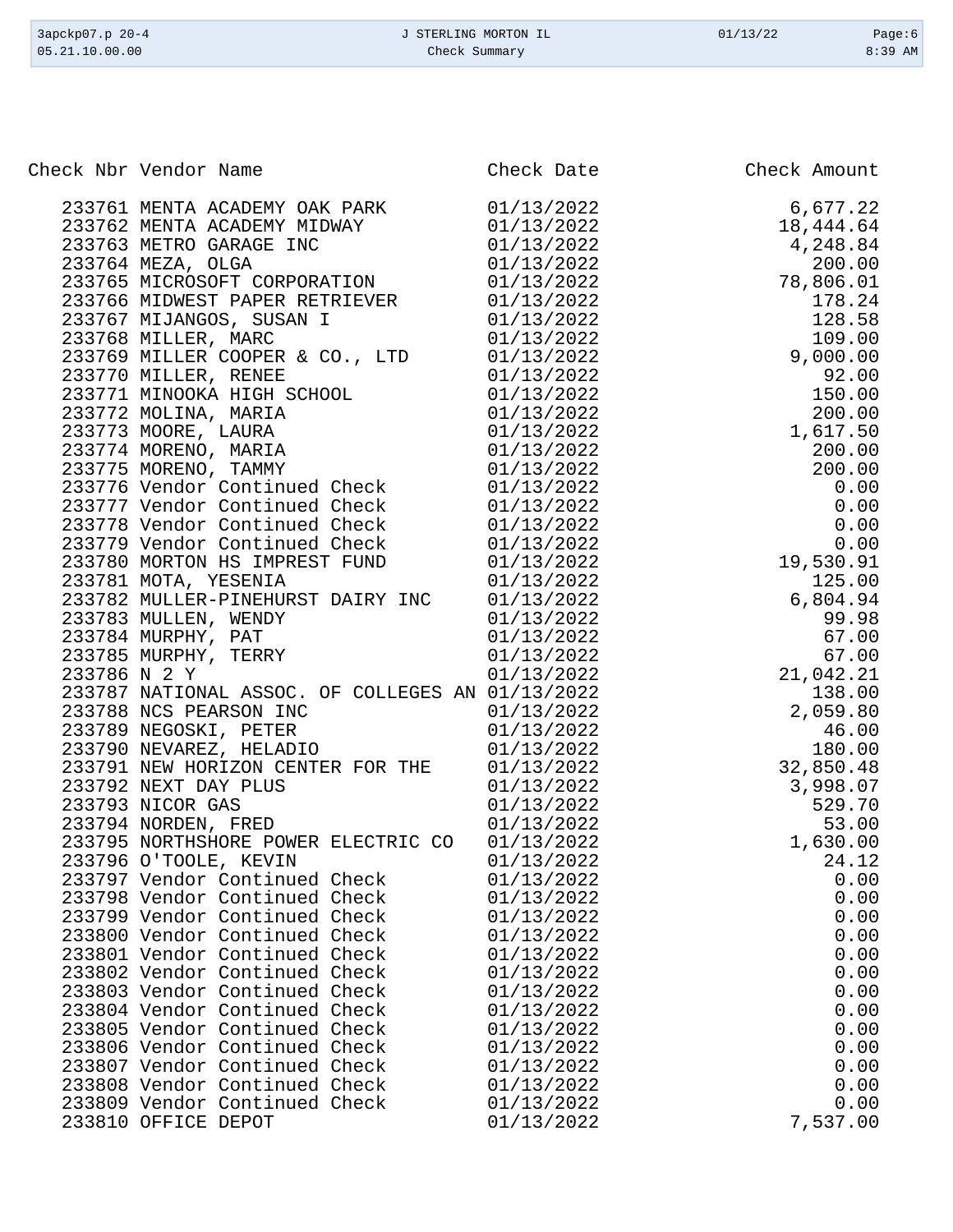| Check Nbr Vendor Name                                     | Check Date               | Check Amount                                                 |
|-----------------------------------------------------------|--------------------------|--------------------------------------------------------------|
| 233811 Vendor Continued Check                             | 01/13/2022               | 0.00                                                         |
| 233812 OLSSON ROOFING COMPANY, INC                        | 01/13/2022               | $22,893.00$<br>$560.00$<br>$106.00$<br>$0.00$<br>$89,250.00$ |
| 233813 OMEGA LABS INC.                                    | 01/13/2022               |                                                              |
| 233814 ONYEZIA, CHUKS                                     | 01/13/2022               |                                                              |
| 233815 Vendor Continued Check                             | 01/13/2022               |                                                              |
| 233816 OOSTERBAAN & SONS CO.                              | 01/13/2022               |                                                              |
| 233817 OSTAPCZUK, LYNN                                    | 01/13/2022               | 365.84                                                       |
| 233818 OTTAWA HIGH SCHOOL                                 | 01/13/2022               | 150.00                                                       |
| 233819 P & M DISTRIBUTORS, INC                            | 01/13/2022               | 6,473.92                                                     |
| 233820 PADILLA, LILIA                                     | 01/13/2022               | 200.00                                                       |
| 233821 PADILLA, MARIA                                     | 01/13/2022               | 200.00                                                       |
| 233822 PALATINE HIGH SCHOOL                               | 01/13/2022               | 150.00                                                       |
| 233823 PARTILINE INTERNATIONAL, LLC 01/13/2022            |                          | 9,547.00                                                     |
| 233824 PATRICK WILLIAMS, INC 01/13/2022                   |                          | 1,568.98                                                     |
| 233825 PEARCE, LAWRENCE JOHN                              | 01/13/2022               | 175.00                                                       |
| 233826 PEPSI-COLA                                         | 01/13/2022               | 4,454.24                                                     |
| 233827 PITNEY BOWES GLOBAL FINANCIAL 01/13/2022           |                          | 460.20                                                       |
| 233828 PORTER, ERIC G<br>233829 PRASINO ENGINEERING LLC   | 01/13/2022<br>01/13/2022 | 92.00<br>8,800.00                                            |
| 233830 PRECISION ELECTRICAL SERVICES                      | 01/13/2022               | 4,850.00                                                     |
| 233831 PROGRESSIVE PEDIATRICS THERAPY 01/13/2022          |                          | 312.50                                                       |
| 233832 PROJECT LEAD THE WAY, INC.                         | 01/13/2022               | 2,200.00                                                     |
| 233833 PROSPECT HIGH SCHOOL                               | 01/13/2022               | 300.00                                                       |
| 233834 PUFPAF, JENNIFER                                   | 01/13/2022               | 253.84                                                       |
| 233835 QUEST FOOD MANAGEMENT SERVICES 01/13/2022          |                          | 12,848.50                                                    |
| 233836 RAMIREZ, YOLANDA                                   | 01/13/2022               | 200.00                                                       |
| 233837 REBERSKI, SANDRA                                   | 01/13/2022               | 200.00                                                       |
| 233838 REGIONAL TRUCK EQUIPMENT 01/13/2022                |                          | 4,044.95                                                     |
| 233839 REMINGTYN RYMRY CONSTUCTION LC 01/13/2022          |                          | 6,500.00                                                     |
| 233840 Vendor Continued Check                             | 01/13/2022               | 0.00                                                         |
| 233841 RICHMOND ELECTRIC CO                               | 01/13/2022               | 68,438.00                                                    |
| 233842 RILEY, STEVE                                       | 01/13/2022               | 120.00                                                       |
| 233843 RIVAS, AIDA                                        | 01/13/2022               | 200.00                                                       |
| 233844 RIVEREDGE HOSPITAL                                 | 01/13/2022               | 1,000.00                                                     |
| 233845 ROACH, ARLENE                                      | 01/13/2022               | 67.00                                                        |
| 233846 ROACH, JOHN                                        | 01/13/2022               | 67.50                                                        |
| 233847 RODRIGUEZ, MARTHA                                  | 01/13/2022               | 200.00                                                       |
| 233848 RUFF, KENDALL                                      | 01/13/2022               | 250.00                                                       |
| 233849 RZADZKI, JOANNE                                    | 01/13/2022               | 49.97                                                        |
| 233850 SALAS, MONICA                                      | 01/13/2022               | 192.94                                                       |
| 233851 Vendor Continued Check                             | 01/13/2022               | 0.00                                                         |
| 233852 Vendor Continued Check                             | 01/13/2022               | 0.00                                                         |
| 233853 Vendor Continued Check                             | 01/13/2022               | 0.00                                                         |
| 233854 Vendor Continued Check                             | 01/13/2022               | 0.00                                                         |
| 233855 SALINAS EDUCATIONAL SERVICES,                      | 01/13/2022               | 35,700.00                                                    |
| 233856 Vendor Continued Check                             | 01/13/2022               | 0.00                                                         |
| 233857 Vendor Continued Check                             | 01/13/2022               | 0.00                                                         |
| 233858 Vendor Continued Check<br>233859 SAM'S CLUB DIRECT | 01/13/2022<br>01/13/2022 | 0.00<br>1,578.91                                             |
| 233860 SANCHEZ, CATALINA                                  | 01/13/2022               | 200.00                                                       |
|                                                           |                          |                                                              |

3apckp07.p 20-4 <br>
3apckp07.p 20-4 <br>
339 AM <br>
339 AM <br>
339 AM <br>
339 AM <br>
339 AM <br>
339 AM <br>
339 AM <br>
339 AM <br>
339 AM <br>
339 AM <br>
339 AM <br>
339 AM <br>
339 AM <br>
339 AM <br>
339 AM <br>
339 AM <br>
339 AM <br>
339 AM <br>
339 AM <br>
339 AM <br>
339 AM Check Summary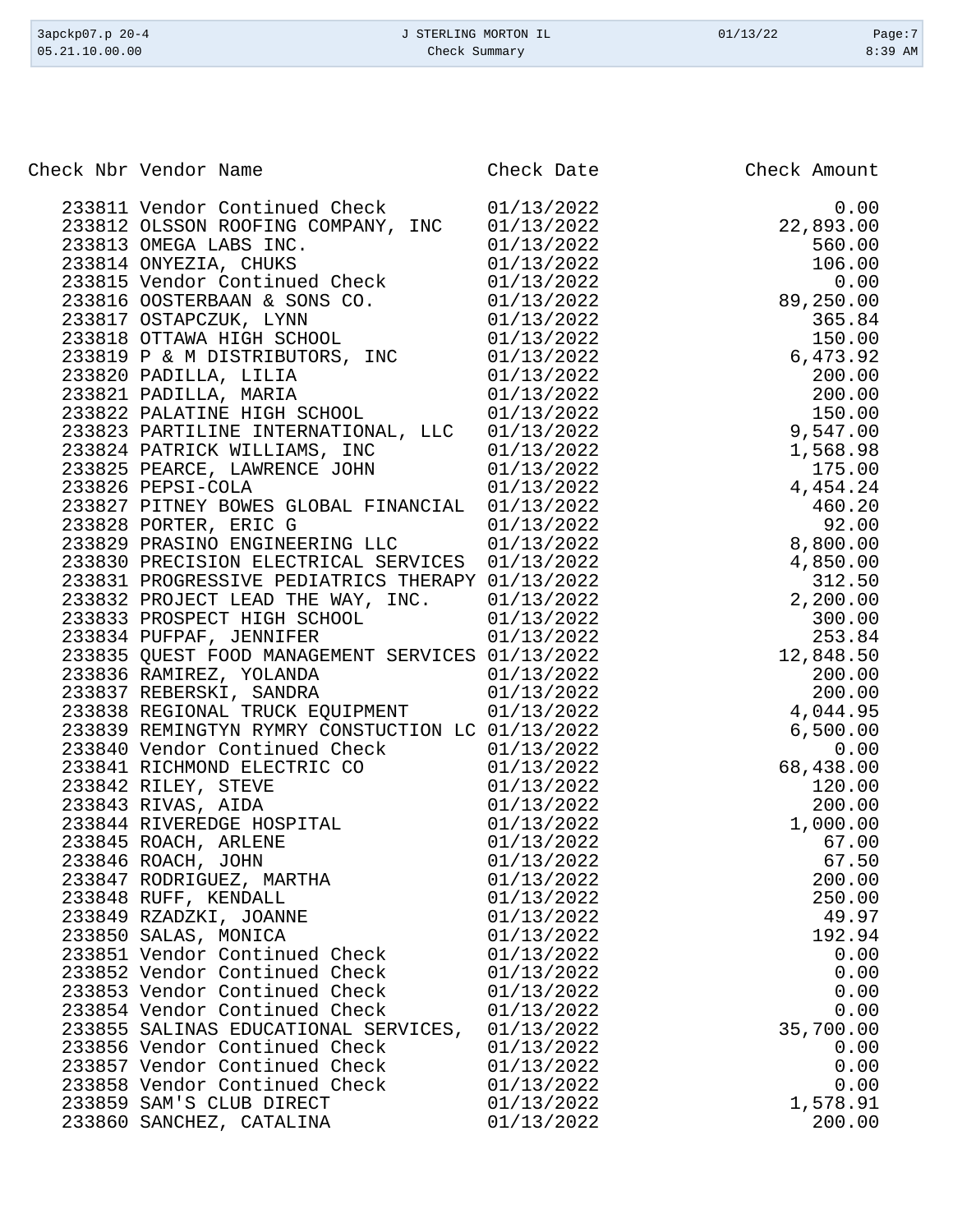| 3apckp07.p 20-4 | J STERLING MORTON IL | 01/13/22 | Page:8    |
|-----------------|----------------------|----------|-----------|
| 05.21.10.00.00  | Check Summary        |          | $8:39$ AM |
|                 |                      |          |           |

|            | Check Nbr Vendor Name                            | Check Date | Check Amount |
|------------|--------------------------------------------------|------------|--------------|
|            |                                                  |            |              |
|            |                                                  |            |              |
|            |                                                  |            |              |
|            |                                                  |            |              |
|            |                                                  |            |              |
|            |                                                  |            |              |
|            |                                                  |            |              |
|            |                                                  |            |              |
|            |                                                  |            |              |
|            |                                                  |            |              |
|            |                                                  |            |              |
|            |                                                  |            |              |
|            |                                                  |            |              |
|            |                                                  |            |              |
|            |                                                  |            |              |
|            |                                                  |            |              |
|            |                                                  |            |              |
|            |                                                  |            |              |
|            |                                                  |            |              |
|            |                                                  |            |              |
|            |                                                  |            |              |
|            |                                                  |            |              |
|            |                                                  |            |              |
|            |                                                  |            |              |
|            |                                                  |            |              |
|            |                                                  |            |              |
|            |                                                  |            |              |
|            |                                                  |            |              |
|            |                                                  |            |              |
|            |                                                  |            |              |
|            |                                                  |            |              |
|            |                                                  |            |              |
|            |                                                  |            |              |
|            |                                                  |            |              |
|            |                                                  |            |              |
|            |                                                  |            |              |
|            |                                                  |            |              |
|            | 233897 TOMSCHIN, SANDRA                          | 01/13/2022 | 200.00       |
|            | 233898 Top Notch Silk Screening Inc              | 01/13/2022 | 1,275.00     |
|            | 233899 TORRES-PROA, ARACELI                      | 01/13/2022 | 31.07        |
|            | 233900 TOVAR, MARIA                              | 01/13/2022 | 180.00       |
|            | 233901 TRANSLATION TODAY NETWORK, INC 01/13/2022 |            | 264.00       |
|            | 233902 TRAPP, MARK                               | 01/13/2022 | 53.00        |
|            | 233903 Vendor Continued Check                    | 01/13/2022 | 0.00         |
|            | 233904 TRUESDALE, TIMOTHY                        | 01/13/2022 | 750.72       |
|            | 233905 Vendor Continued Check                    | 01/13/2022 | 0.00         |
|            | 233906 Vendor Continued Check                    | 01/13/2022 | 0.00         |
|            | 233907 TWIN SUPPLIES, LTD                        | 01/13/2022 | 11,166.34    |
|            | 233908 UNBOUND EVENTS INC                        | 01/13/2022 | 3,500.00     |
| 233909 UPS |                                                  | 01/13/2022 | 150.81       |
|            | 233910 US FITNESS SERVICE                        | 01/13/2022 | 139.00       |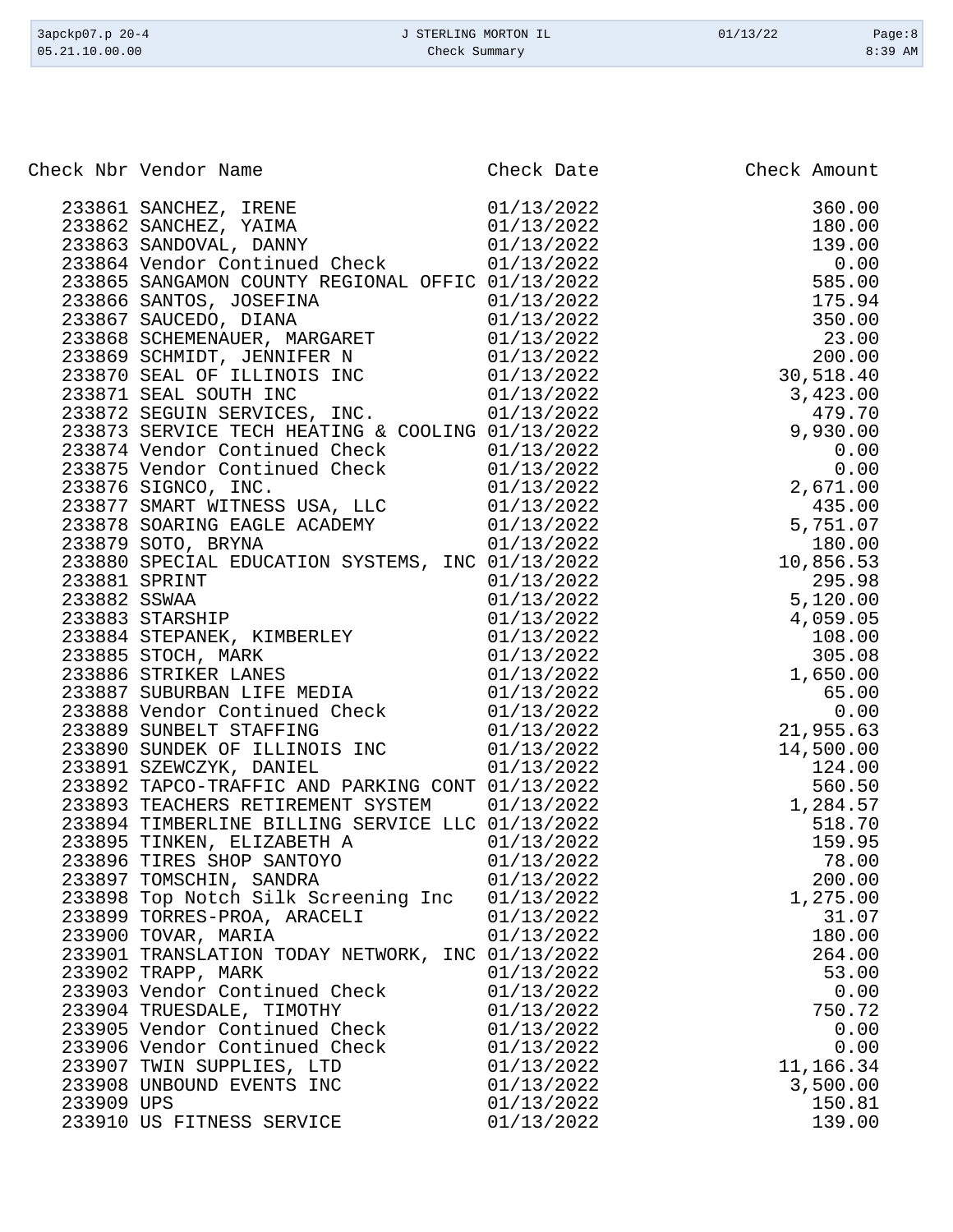| 3apckp07.p 20-4<br>05.21.10.00.00                                                                                                                                                                                                                                                                                                                                                                                                                                                  | J STERLING MORTON IL<br>Check Summary                                                                                                                                              | 01/13/22<br>Page:9<br>8:39 AM                                                                                                                             |
|------------------------------------------------------------------------------------------------------------------------------------------------------------------------------------------------------------------------------------------------------------------------------------------------------------------------------------------------------------------------------------------------------------------------------------------------------------------------------------|------------------------------------------------------------------------------------------------------------------------------------------------------------------------------------|-----------------------------------------------------------------------------------------------------------------------------------------------------------|
|                                                                                                                                                                                                                                                                                                                                                                                                                                                                                    |                                                                                                                                                                                    |                                                                                                                                                           |
| Check Nbr Vendor Name                                                                                                                                                                                                                                                                                                                                                                                                                                                              | Check Date                                                                                                                                                                         | Check Amount                                                                                                                                              |
| 233911 Vendor Continued Check<br>233912 Vendor Continued Check<br>233913 VANGUARD ENERGY SERVICES, LLC 01/13/2022<br>233914 VARELA, ANA<br>233915 VERIZON WIRELESS<br>233916 VICTORY MEDIA GROUP<br>233917 Vendor Continued Check<br>233918 VISION CONSTRUCTION AND CONSUL 01/13/2022<br>233919 VOLBERDING, LORIN<br>233920 WALLACE, RITA<br>233921 WALSH, SALLY L<br>233922 WARE, JR, KEN<br>233923 WASHBURN MACHINERY, INC.<br>233924 WASKI, JOSEPH A<br>233925 WASTE MANAGEMENT | 01/13/2022<br>01/13/2022<br>01/13/2022<br>01/13/2022<br>01/13/2022<br>01/13/2022<br>01/13/2022<br>01/13/2022<br>01/13/2022<br>01/13/2022<br>01/13/2022<br>01/13/2022<br>01/13/2022 | 0.00<br>0.00<br>80,950.80<br>200.00<br>4,651.21<br>4,000.00<br>0.00<br>871,818.35<br>240.00<br>180.00<br>30.00<br>53.00<br>1,184.34<br>600.00<br>5,590.38 |
| 233926 WATKINS, KENNETH                                                                                                                                                                                                                                                                                                                                                                                                                                                            | 01/13/2022                                                                                                                                                                         | 218.00                                                                                                                                                    |
| 233927 WEAVER CONSULTANTS GROUP                                                                                                                                                                                                                                                                                                                                                                                                                                                    | 01/13/2022                                                                                                                                                                         | 4,133.50                                                                                                                                                  |
| 233928 WENDLING, JOSHUA                                                                                                                                                                                                                                                                                                                                                                                                                                                            | 01/13/2022                                                                                                                                                                         | 240.00                                                                                                                                                    |
| 233929 WHITE, BRITT                                                                                                                                                                                                                                                                                                                                                                                                                                                                | 01/13/2022                                                                                                                                                                         | 120.00                                                                                                                                                    |
| 233930 WHITE, JONATHAN                                                                                                                                                                                                                                                                                                                                                                                                                                                             | 01/13/2022                                                                                                                                                                         | 367.00                                                                                                                                                    |
| 233931 WINDY CITY LIMOUSINE                                                                                                                                                                                                                                                                                                                                                                                                                                                        | 01/13/2022                                                                                                                                                                         | 2,144.80                                                                                                                                                  |
| 233932 WOODCRAFT 519                                                                                                                                                                                                                                                                                                                                                                                                                                                               | 01/13/2022                                                                                                                                                                         | 10,498.99                                                                                                                                                 |
| 233933 WYSKIEL, RICHARD                                                                                                                                                                                                                                                                                                                                                                                                                                                            | 01/13/2022                                                                                                                                                                         | 600.00                                                                                                                                                    |
| 233934 YOUNG, PAMELA                                                                                                                                                                                                                                                                                                                                                                                                                                                               | 01/13/2022                                                                                                                                                                         | 67.00                                                                                                                                                     |
| 233935 YOUTH CROSSROADS                                                                                                                                                                                                                                                                                                                                                                                                                                                            | 01/13/2022                                                                                                                                                                         | 24,510.00                                                                                                                                                 |

| 427 Computer |  | $Check(s)$ For a Total of | 3,339,192.01 |
|--------------|--|---------------------------|--------------|

 233936 ZAMBRANO, JOANN 01/13/2022 600.00 233937 Zero db Audio Corp 01/13/2022 2,043.95